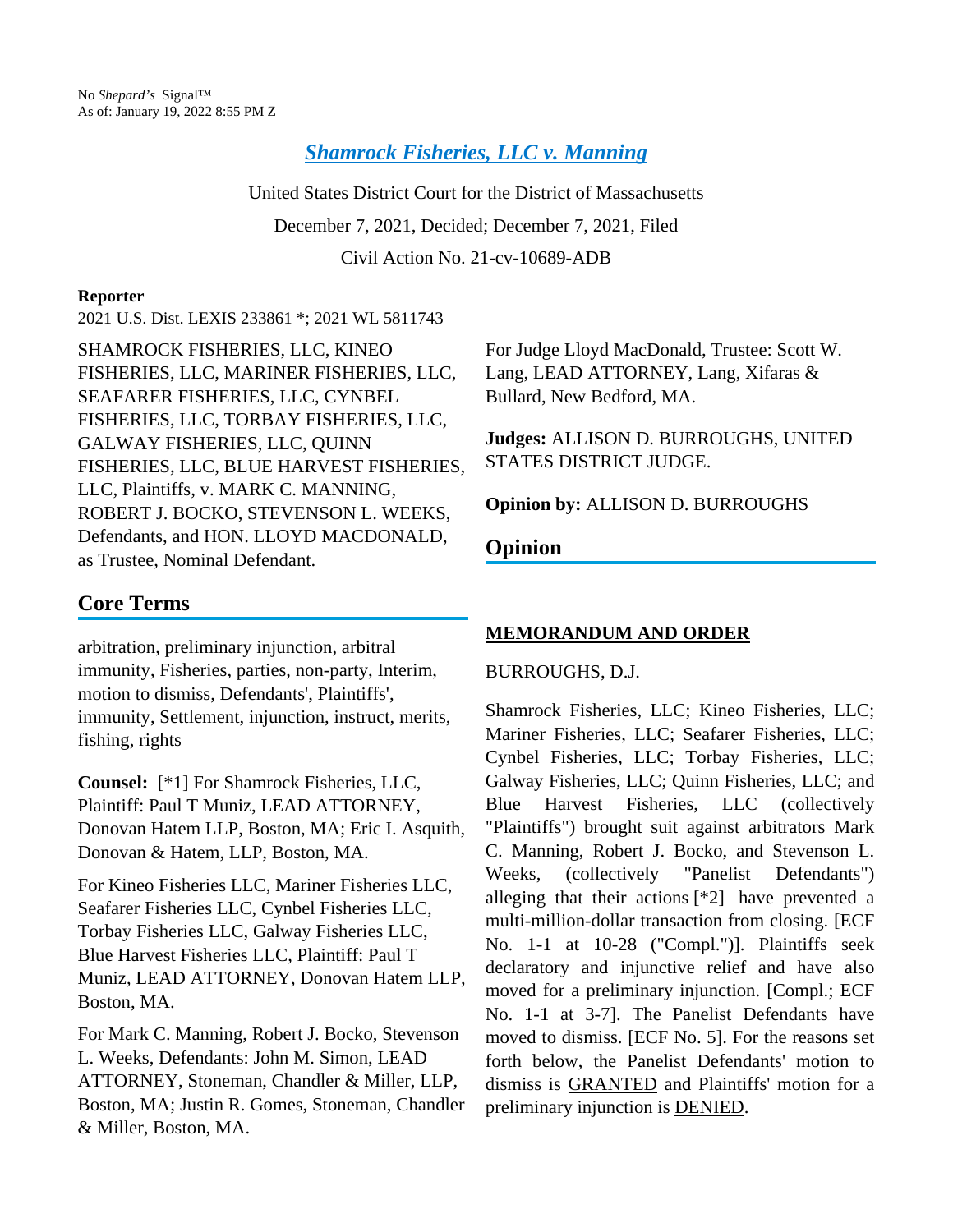#### **I. BACKGROUND**

#### **A. Factual Background**<sup>1</sup>

Plaintiffs are nine different fisheries, eight of which have principal places of business in New Bedford, Massachusetts. [Compl.  $\P$ [ 1-8].<sup>2</sup> With the exception of Blue Harvest Fisheries, LLC ("Blue Harvest"), the fisheries are collectively referred to as the "Quinn Entities." [Id. at 1]. The Quinn Entities and Blue Harvest want to close a multimillion-dollar transaction that would transfer vessels and fishing permits between the Quinn Entities and Blue Harvest (the "Transaction"). [Id. ] 13]. According to Plaintiffs, the Transaction has been stymied because of awards the Panelist Defendants issued while presiding over an arbitration that was initially between several nonparties in this case, including Carlos Rafael and [\*3] his affiliated fishing companies (the "Rafaels"), BASE, Inc. ("BASE"), and VII Northeast Fishery Sector Inc. ("Sector VII").<sup>3</sup> [Id. ¶¶ 16-30, 87-92, 94-95; ECF No. 1-1 at 350-64].

#### 1. The Underlying Arbitration

In 2016, the National Oceanic and Atmospheric Administration ("NOAA") initiated a civil enforcement action against Carlos Rafael. [Compl. ¶ 44]. NOAA and the Rafaels eventually reached a settlement agreement in August 2019, and the Rafaels were ordered to divest their commercial

fishing vessels and permits in a NOAA-approved sale by December 31, 2020. [Id. ¶¶ 52-53]. As part of the settlement agreement, the Rafael Settlement Trust was formed to hold the Rafaels' assets. [ECF No. 1-1 at 32]. The Nominal Defendant in this action, the Honorable Lloyd MacDonald (the "Trustee"), serves as the trustee of the Rafael Settlement Trust. [Id.; Compl. ¶ 12].

As a result of the NOAA action, the Quinn Entities and the Rafaels entered into a contingency agreement for the sale of seven of the Rafaels' commercial fishing vessels and permits. [Compl. ¶ 67]. On September 18, 2019, BASE initiated arbitration against the Rafaels and Sector VII asserting that, pursuant to an agreement governing New [\*4] Bedford area fisheries, it has a right of first refusal to the assets that the Rafaels were in the process of selling to the Quinn Entities. [Id. ¶¶ 72- 76, 87-89; ECF No. 1-1 at 350-64]. The Panelist Defendants were selected to preside over that arbitration. [ECF No. 1-1 at 190 (showing the Panelist Defendants as arbitrators)]. On September 24, 2019, while the arbitration was pending, the Rafaels and the Quinn Entities completed the sale of the assets. [Compl. ¶ 81].

On October 25, 2019, the Panelists Defendants issued an interim award that prohibited the Rafaels from further selling or changing the status of their assets and also directed the Rafaels to instruct their agents or trustees to do the same (the "Interim Award"). [ECF No. 1-1 at 192-94; ECF No. 7-2 ¶¶ 3(a)-(f)]. The Panelists Defendants issued another order on February 25, 2021, which reiterated the Rafaels' obligation to instruct its trustees not to change the status of any assets. [ECF No. 1-1 at 189-90]. On or around March 4, 2021, the Rafaels' attorney sent notice of the Interim Award and February 25, 2021 order to the Trustee and advised the Trustee not to "transfer, spend, distribute, invest, or otherwise change the [\*5] present status" of certain assets held by the Rafael Settlement Trust. [Compl. ¶ 94; ECF No. 1-1 at 186].

Neither Plaintiffs nor the Trustee were parties to the

<sup>&</sup>lt;sup>1</sup>The allegations laid out in the complaint, and the 300 pages of supporting documents referenced therein, are complex, span several years, and involve many non-parties. For the purposes of this Order, the Court assumes the parties' familiarity with the underlying facts and recites only the facts necessary to resolve the pending motions.

<sup>2</sup>The complaint does not allege Quinn Fisheries, LLC's principal place of business.

<sup>3</sup>The National Marine Fisheries Service manages fishing species through the use of "Sectors." [Compl. ¶ 31]. Persons or entities enrolled in a sector can buy and sell federal fishing permits and are subject to conditions contained in sector membership and/or operating agreements. [Id. ¶ 32]. Sector VII is an approved sector that encompasses fishing permits in the New Bedford, Massachusetts area. [Id. ¶ 33].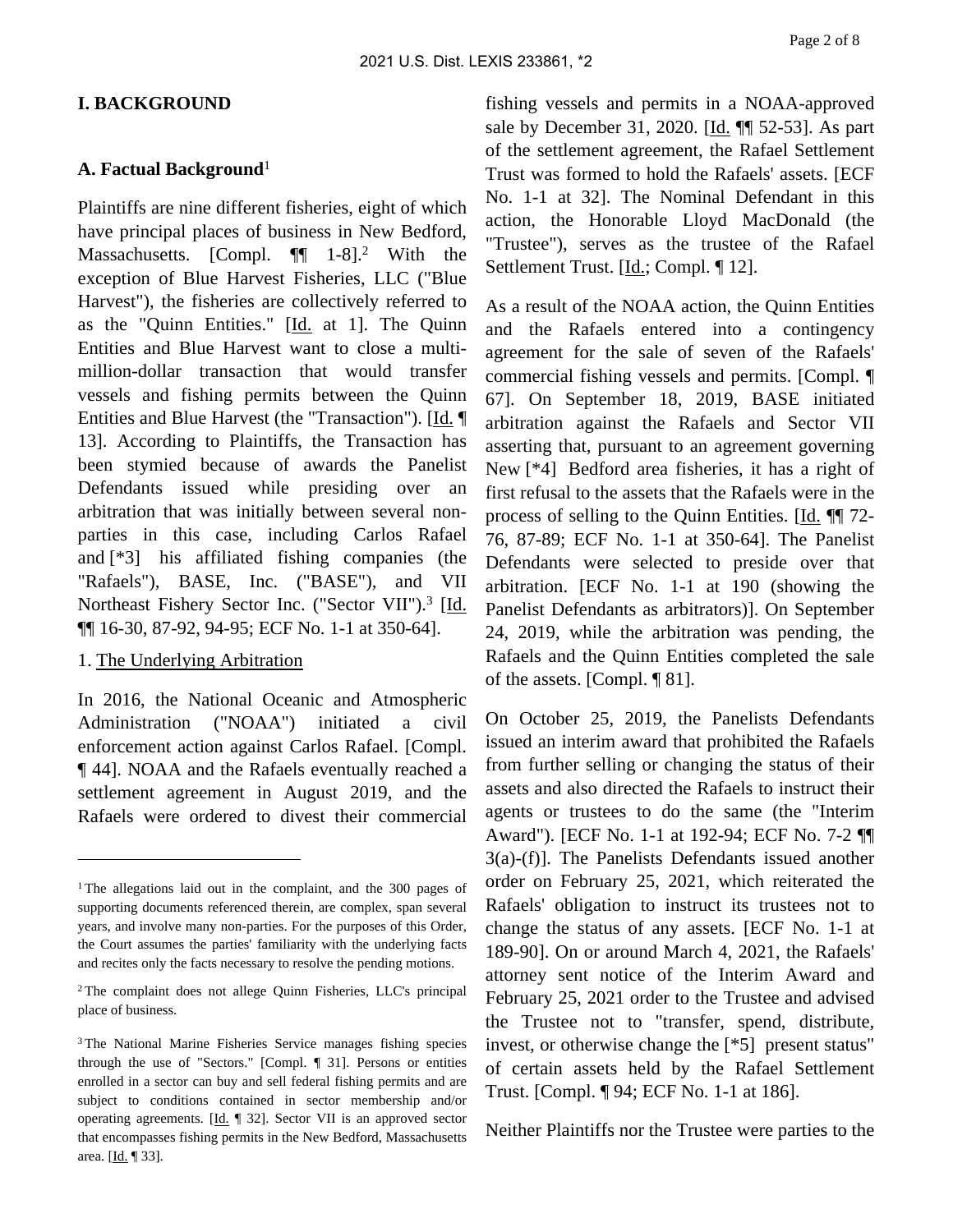arbitration when the Interim Award was issued. [Compl. ¶ 29]. However, on May 3, 2021, after this suit was filed, a judge in Suffolk County Superior Court issued an order compelling seven of the eight Quinn Entities to participate in the underlying arbitration between BASE, the Rafaels, and Sector VII. [ECF No. 7-1 at 1].

## 2. Transaction between the Quinn Entities and Blue Harvest

As the arbitration proceeds, Plaintiffs have been attempting to complete the Transaction, which was originally scheduled to close on April 16, 2021. [Compl. ¶¶ 14, 16]. The assets that the Quinn Entities want to transfer to Blue Harvest are subject to mortgages and security interests in favor of the Rafael Settlement Trust and another non-party bank. [Id. ¶ 18]. Due to those mortgages and security interests, both the bank and the Trustee need to consent to the transfer of the assets from the Quinn Entities to Blue Harvest. [Id. ¶ 20]. The nonparty bank has consented to the transfer, but the Trustee has not. [Id. ¶¶ 21-22]. According to Plaintiffs, the [\*6] Trustee interprets the February 25, 2021 order, which discusses the Interim Award, as prohibiting him from undertaking the necessary steps to allow the Transaction to close and the Trustee "seeks guidance" from the Court before allowing the Transaction to proceed. [Id. ¶¶ 22, 95]. Because some of the permits to be exchanged in the Transaction are for fishing seasons that commenced on May 1 or on June 1, 2021, Plaintiffs allege that they will experience serious and irreparable financial harm if the transaction does not close immediately. [Id. ¶ 17].

### **B. Procedural History**

On April 19, 2021, Plaintiffs filed this lawsuit in Bristol County Superior Court. [Compl. at 28]. The two-count verified complaint requests that the Court declare, among other things, that Plaintiffs and the Trustee are not subject to the jurisdiction of the American Arbitration Association ("AAA") or the arbitration, that Plaintiffs and the Trustee are

not bound by the Panelist Defendants' orders, and that the Panelist Defendants have "no jurisdiction to direct or restrain the Trustee in the exercise of his fiduciary duties" (Count I). [Compl. ¶¶ 96-98]. Plaintiffs also seek injunctive relief prohibiting the Panelist [\*7] Defendants, the Rafaels, and BASE "from interfering with the Trustee's exercise of his fiduciary duties" and instructing "the Trustee on the contemplated substitution of collateral," which would allow the Transaction to close (Count II). [Id. ¶¶ 99-101].

Along with the complaint, Plaintiffs also filed a motion for a temporary restraining order and preliminary injunction (the "motion for a preliminary injunction"). [ECF No. 1-1 at 3-8, 368- 373]. The motion for a preliminary injunction asks the Court to 1) enjoin the Panelist Defendants from "interfering with the Trustee's exercise of his fiduciary duties or issuing any Order or Award that interferes with the" Transaction; and 2) instruct the Trustee that he is "authorized to execute any documents necessary to" allow the Transaction to close. [Id. at 373].

The Panelist Defendants removed the case to this court on April 26, 2021. [ECF No. 1]. They opposed the motion for a preliminary injunction and filed their motion to dismiss on May 10, 2021. [ECF Nos. 5, 7]. Plaintiffs filed their opposition to the motion to dismiss and reply in support of the motion for a preliminary injunction on May 26, 2021. [ECF No. 15]. The Panelist Defendants [\*8] filed their reply in support of the motion to dismiss on June 11, 2021. [ECF No. 17]. The Court held a hearing on June 16, 2021, where the parties informed the Court that a mediation may resolve some of the issues in this case. [ECF No. 19]. On August 6, 2021, the parties filed a status report stating that the mediation had not resolved any of the underlying issues and that the pending motions were ripe for disposition. [ECF No. 21].

## **II. PANELIST DEFENDANTS' MOTION TO DISMISS**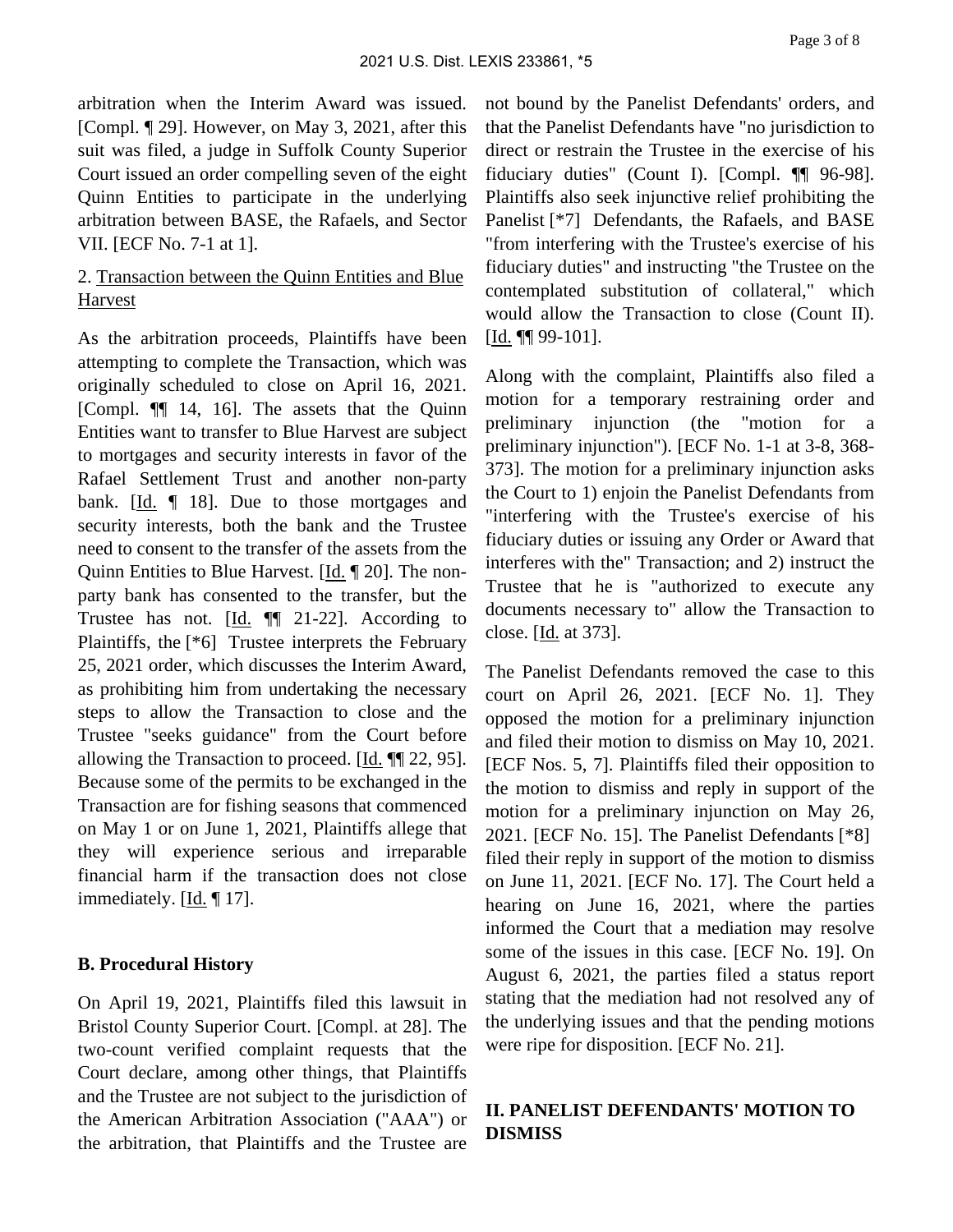#### **A. Legal Standard**

In reviewing a motion to dismiss under *[Rule](https://plus.lexis.com/api/document?collection=statutes-legislation&id=urn:contentItem:5GYC-1WP1-6N19-F0YW-00000-00&context=1530671)  [12\(b\)\(6\)](https://plus.lexis.com/api/document?collection=statutes-legislation&id=urn:contentItem:5GYC-1WP1-6N19-F0YW-00000-00&context=1530671)*, the Court must accept as true all wellpleaded facts, analyze those facts in the light most favorable to the plaintiff, and draw all reasonable factual inferences in favor of the plaintiff. See *[Gilbert v. City of Chicopee, 915 F.3d 74, 76, 80](https://plus.lexis.com/api/document?collection=cases&id=urn:contentItem:5VCM-51F1-JS0R-23TY-00000-00&context=1530671)  [\(1st Cir. 2019\)](https://plus.lexis.com/api/document?collection=cases&id=urn:contentItem:5VCM-51F1-JS0R-23TY-00000-00&context=1530671)*. "[D]etailed factual allegations" are not required, but the complaint must set forth "more than labels and conclusions." *[Bell Atl. Corp. v.](https://plus.lexis.com/api/document?collection=cases&id=urn:contentItem:4NSN-8840-004C-002M-00000-00&context=1530671)  [Twombly, 550 U.S. 544, 555, 127 S. Ct. 1955, 167](https://plus.lexis.com/api/document?collection=cases&id=urn:contentItem:4NSN-8840-004C-002M-00000-00&context=1530671)  [L. Ed. 2d 929 \(2007\)](https://plus.lexis.com/api/document?collection=cases&id=urn:contentItem:4NSN-8840-004C-002M-00000-00&context=1530671)*. The alleged facts must be sufficient to "state a claim to relief that is plausible on its face." *[Id. at 570](https://plus.lexis.com/api/document?collection=cases&id=urn:contentItem:4NSN-8840-004C-002M-00000-00&context=1530671)*.

"To cross the plausibility threshold a claim does not need to be probable, but it must give rise to more than a mere possibility of liability." *[Grajales v.](https://plus.lexis.com/api/document?collection=cases&id=urn:contentItem:55W6-N831-F04K-H04T-00000-00&context=1530671)  [P.R. Ports Auth., 682 F.3d 40, 44-45 \(1st Cir.](https://plus.lexis.com/api/document?collection=cases&id=urn:contentItem:55W6-N831-F04K-H04T-00000-00&context=1530671)  [2012\)](https://plus.lexis.com/api/document?collection=cases&id=urn:contentItem:55W6-N831-F04K-H04T-00000-00&context=1530671)* (citing *[Ashcroft v. Iqbal, 556 U.S. 662, 678,](https://plus.lexis.com/api/document?collection=cases&id=urn:contentItem:4W9Y-4KS0-TXFX-1325-00000-00&context=1530671)  [129 S. Ct. 1937, 173 L. Ed. 2d 868 \(2009\)](https://plus.lexis.com/api/document?collection=cases&id=urn:contentItem:4W9Y-4KS0-TXFX-1325-00000-00&context=1530671)*). "A determination of plausibility is 'a context-specific task that requires the reviewing court [\*9] to draw on its judicial experience and common sense.'" *[Id.](https://plus.lexis.com/api/document?collection=cases&id=urn:contentItem:55W6-N831-F04K-H04T-00000-00&context=1530671)  [at 44](https://plus.lexis.com/api/document?collection=cases&id=urn:contentItem:55W6-N831-F04K-H04T-00000-00&context=1530671)* (quoting *[Iqbal, 556 U.S. at 679](https://plus.lexis.com/api/document?collection=cases&id=urn:contentItem:4W9Y-4KS0-TXFX-1325-00000-00&context=1530671)*). "[T]he complaint should be read as a whole, not parsed piece by piece to determine whether each allegation, in isolation, is plausible." *[Hernandez-](https://plus.lexis.com/api/document?collection=cases&id=urn:contentItem:58X9-BNS1-F04K-H002-00000-00&context=1530671)[Cuevas v. Taylor, 723 F.3d 91, 103 \(1st Cir. 2013\)](https://plus.lexis.com/api/document?collection=cases&id=urn:contentItem:58X9-BNS1-F04K-H002-00000-00&context=1530671)* (quoting *[Ocasio-Hernandez v. Fortuño-Burset, 640](https://plus.lexis.com/api/document?collection=cases&id=urn:contentItem:52HK-HV61-652P-Y04Y-00000-00&context=1530671)  [F.3d 1, 14 \(1st Cir. 2011\)](https://plus.lexis.com/api/document?collection=cases&id=urn:contentItem:52HK-HV61-652P-Y04Y-00000-00&context=1530671)*). "The plausibility standard invites a two-step pavane." *[A.G. ex rel.](https://plus.lexis.com/api/document?collection=cases&id=urn:contentItem:59KP-FGK1-F04K-H079-00000-00&context=1530671)  [Maddox v. Elsevier, Inc., 732 F.3d 77, 80 \(1st Cir.](https://plus.lexis.com/api/document?collection=cases&id=urn:contentItem:59KP-FGK1-F04K-H079-00000-00&context=1530671)  [2013\)](https://plus.lexis.com/api/document?collection=cases&id=urn:contentItem:59KP-FGK1-F04K-H079-00000-00&context=1530671)* (citing *[Grajales, 682 F.3d at 45](https://plus.lexis.com/api/document?collection=cases&id=urn:contentItem:55W6-N831-F04K-H04T-00000-00&context=1530671)*). First, the Court "must separate the complaint's factual allegations (which must be accepted as true) from its conclusory legal allegations (which need not be credited)." Id. (quoting *[Morales-Cruz v. Univ. of](https://plus.lexis.com/api/document?collection=cases&id=urn:contentItem:55CH-YG01-F04K-H003-00000-00&context=1530671)  [P.R., 676 F.3d 220, 224 \(1st Cir. 2012\)](https://plus.lexis.com/api/document?collection=cases&id=urn:contentItem:55CH-YG01-F04K-H003-00000-00&context=1530671)*). Second, the Court "must determine whether the remaining factual content allows a 'reasonable inference that the defendant is liable for the misconduct alleged.'" Id. (quoting *[Morales-Cruz, 676 F.3d at 224](https://plus.lexis.com/api/document?collection=cases&id=urn:contentItem:55CH-YG01-F04K-H003-00000-00&context=1530671)*).

#### **B. Discussion**

The Panelist Defendants argue that the complaint must be dismissed because they are protected by arbitral immunity and, in any event, they are not proper parties to this suit because they are not interested in its outcome.<sup>4</sup> [ECF No. 6 at 4-6; ECF No. 17 at 2-4, 6-8]. Courts, including the First Circuit, "consistently have extended quasi-judicial immunity to arbitrators and organizations that sponsor arbitrations." *[Lanza v. Fin. Indus. Regul.](https://plus.lexis.com/api/document?collection=cases&id=urn:contentItem:5YH2-DGT1-F30T-B34B-00000-00&context=1530671)  [Auth., 953 F.3d 159, 163 \(1st Cir. 2020\)](https://plus.lexis.com/api/document?collection=cases&id=urn:contentItem:5YH2-DGT1-F30T-B34B-00000-00&context=1530671)*. "In general terms, arbitral immunity covers all acts within the scope of the arbitral process," and its purpose "is to protect [\*10] decision-makers from undue influence and protect the decision-making process from reprisals by dissatisfied litigants." Id. (citations and internal quotation marks omitted). The doctrine, however, is "not impervious to all incursions," and cannot shield an arbitrator who acts in "the absence of any colorable claim of jurisdiction." *[Id. at 164](https://plus.lexis.com/api/document?collection=cases&id=urn:contentItem:5YH2-DGT1-F30T-B34B-00000-00&context=1530671)*; see also *[New England](https://plus.lexis.com/api/document?collection=cases&id=urn:contentItem:3Y5F-3YW0-0038-X0MW-00000-00&context=1530671)  [Cleaning Servs., Inc. v. Am. Arb. Ass'n, 199 F.3d](https://plus.lexis.com/api/document?collection=cases&id=urn:contentItem:3Y5F-3YW0-0038-X0MW-00000-00&context=1530671)  [542, 545-46 \(1st Cir. 1999\)](https://plus.lexis.com/api/document?collection=cases&id=urn:contentItem:3Y5F-3YW0-0038-X0MW-00000-00&context=1530671)* ("Judicial immunity applies, however, unless there is a 'clear absence' of jurisdiction. . . . We see no reason not to adopt the same parameter for arbitral immunity.").

An arbitrator's decision to determine their own jurisdiction and issue awards is squarely part of the arbitral process and therefore protected by arbitral immunity. See *[Tamari v. Conrad, 552 F.2d 778,](https://plus.lexis.com/api/document?collection=cases&id=urn:contentItem:3S4X-0Y70-0039-M3KY-00000-00&context=1530671)  [780-81 \(7th Cir. 1977\)](https://plus.lexis.com/api/document?collection=cases&id=urn:contentItem:3S4X-0Y70-0039-M3KY-00000-00&context=1530671)*; *[Cherdak v. Am. Arb. Ass'n](https://plus.lexis.com/api/document?collection=cases&id=urn:contentItem:5YCV-0MW1-K0BB-S2PW-00000-00&context=1530671)  [Inc., 443 F. Supp. 3d 134, 155 \(D.D.C. 2020\)](https://plus.lexis.com/api/document?collection=cases&id=urn:contentItem:5YCV-0MW1-K0BB-S2PW-00000-00&context=1530671)* ("Typically, arbitral immunity has been applied in cases when plaintiffs challenge the authority of an arbitrator to resolve a dispute."); see also *[Pfannenstiel v. Merrill Lynch, Pierce, Fenner &](https://plus.lexis.com/api/document?collection=cases&id=urn:contentItem:4N3H-TGY0-0038-X0DS-00000-00&context=1530671)* 

<sup>4</sup>The Panelist Defendants have also argued that the Court lacks personal jurisdiction over them, [ECF No. 6 at 8-14], and that Plaintiffs are attempting to circumvent the *[Federal Arbitration Act](https://plus.lexis.com/api/document?collection=statutes-legislation&id=urn:contentItem:8S6M-T292-D6RV-H4BK-00000-00&context=1530671)*, which provides the exclusive means for modifying or vacating an arbitration award, [id. at 6-8]. Because the Court dismisses the complaint on the basis of arbitral immunity, it does not reach these other arguments.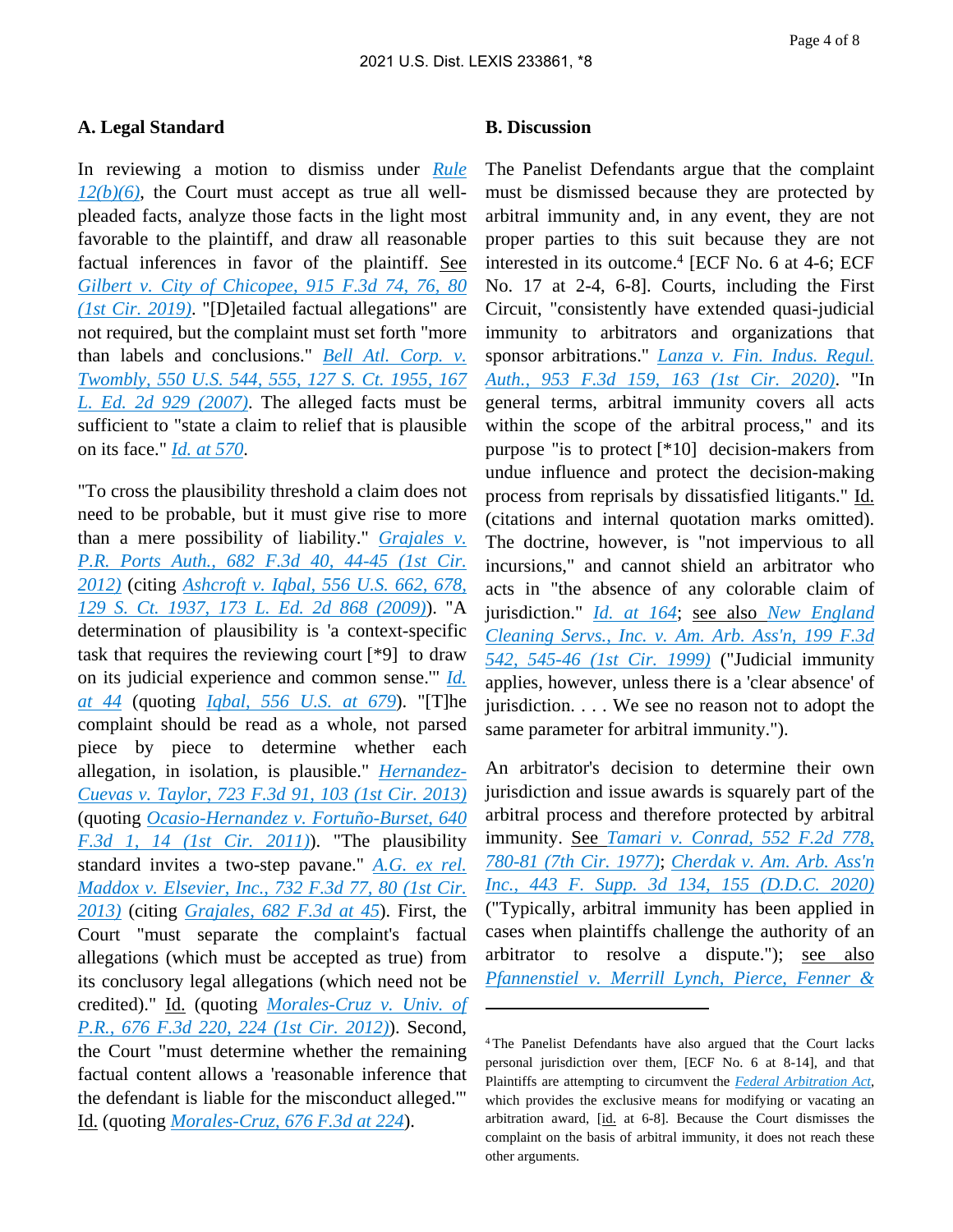*[Smith, 477 F.3d 1155, 1159 \(10th Cir. 2007\)](https://plus.lexis.com/api/document?collection=cases&id=urn:contentItem:4N3H-TGY0-0038-X0DS-00000-00&context=1530671)* (holding that the "key question" in applying arbitral immunity "is whether the claim at issue arises out of a decisional act"). In *[Tamari v. Conrad](https://plus.lexis.com/api/document?collection=cases&id=urn:contentItem:3S4X-0Y70-0039-M3KY-00000-00&context=1530671)*, the plaintiffs, who were parties to an underlying arbitration, sued eight arbitrators, to challenge their authority to hear the case because they were not selected in accordance with the relevant arbitration agreement. *[552 F.2d at 780](https://plus.lexis.com/api/document?collection=cases&id=urn:contentItem:3S4X-0Y70-0039-M3KY-00000-00&context=1530671)*. The Seventh [\*11] Circuit concluded that arbitral immunity covered challenges to an arbitrator's authority to resolve a dispute and noted that

individuals such as [the arbitrator defendants] cannot be expected to volunteer to arbitrate disputes if they can be caught up in the struggle between the litigants and saddled with the burdens of defending a lawsuit. Defendants have no interest in the outcome of the dispute between [plaintiffs and the opposing party in the arbitration], and they should not be compelled to become parties to that dispute.

#### *[Id. at 780-81](https://plus.lexis.com/api/document?collection=cases&id=urn:contentItem:3S4X-0Y70-0039-M3KY-00000-00&context=1530671)*.

The Seventh Circuit also explained that the plaintiffs were not without recourse because in due time they could challenge enforcement of the award or ask a court to set it aside as invalid, "[b]ut in any event, the burden of meeting those contentions will fall upon [the opposing party in the underlying arbitration], which is [plaintiffs'] real adversary, rather than upon the [defendant arbitrators]." *[Tamari, 552 F.2d at 781](https://plus.lexis.com/api/document?collection=cases&id=urn:contentItem:3S4X-0Y70-0039-M3KY-00000-00&context=1530671)*.

Here, Plaintiffs contend that the Panelist Defendants exceeded their jurisdiction and that arbitral immunity does not apply because the Interim Award directs the actions and affects the rights of non-parties (i.e., the Trustee). [ECF No. 15 at 5-9]. Despite trying [\*12] to frame it differently, Plaintiffs are, in effect, challenging the Panelist Defendants' power to determine their own jurisdiction and issue awards. In essence, Plaintiffs argue that the Panelist Defendants misinterpreted the scope of their authority and came to the wrong legal conclusions when they issued the Interim Award, and should be enjoined from doing so in the future. This conduct is plainly within the scope of the arbitral process and is protected by arbitral immunity.

Plaintiffs rely heavily on First Circuit precedent that holds that there is no immunity if the arbitrator acts with "a 'clear absence' of jurisdiction" and attempt to fit the facts of this case into that exception. [ECF No. 15 at 6 (quoting *[New England](https://plus.lexis.com/api/document?collection=cases&id=urn:contentItem:3Y5F-3YW0-0038-X0MW-00000-00&context=1530671)  [Cleaning Servs., Inc.,199 F.3d at 545](https://plus.lexis.com/api/document?collection=cases&id=urn:contentItem:3Y5F-3YW0-0038-X0MW-00000-00&context=1530671)*)]. The caselaw, however, does not support the broad proposition, urged by the Plaintiffs, that a purported error in an arbitrator's legal analysis equates to an action taken in the absence of any jurisdiction. In New England Cleaning Services, the First Circuit explained that arbitral immunity does not apply in the absence of jurisdiction, but ultimately held that arbitral immunity protected an arbitral organization's decision to process a facially valid arbitration demand [\*13] against a maintenance company, even though it was later determined that there was no arbitration agreement and that the maintenance company could not be compelled to arbitrate. *[199 F.3d at 546](https://plus.lexis.com/api/document?collection=cases&id=urn:contentItem:3Y5F-3YW0-0038-X0MW-00000-00&context=1530671)*. The First Circuit reasoned that the arbitration demand was not so deficient on its face that it could be said that there was a clear absence of jurisdiction. Id. Notably, the First Circuit did not explicitly hold, or even suggest, that an arbitrator's erroneous interpretation of an arbitration agreement or the governing law would preclude the application of arbitral immunity.<sup>5</sup>

Here, even if the Court were to find that the Panelist Defendants incorrectly determined the scope of their jurisdiction or that the Interim Award is invalid, the Panelist Defendants' actions are not so obviously erroneous that the Court could or

<sup>5</sup>The Seventh Circuit has reached a similar result. In Int'l Med. Grp., Inc. v. Am. Arb. Ass'n, Inc., the plaintiff argued that it was not a party to the relevant arbitration agreement and claimed that the AAA acted "in the clear absence of jurisdiction" and "engaged in tortious conduct by asserting jurisdiction" over it. *[312 F.3d 833, 842 \(7th](https://plus.lexis.com/api/document?collection=cases&id=urn:contentItem:47C8-WM20-0038-X0FH-00000-00&context=1530671)  [Cir. 2002\)](https://plus.lexis.com/api/document?collection=cases&id=urn:contentItem:47C8-WM20-0038-X0FH-00000-00&context=1530671)*. The Seventh Circuit disagreed with plaintiff's argument and held that arbitral immunity protected the AAA. *[Id. at 844](https://plus.lexis.com/api/document?collection=cases&id=urn:contentItem:47C8-WM20-0038-X0FH-00000-00&context=1530671)*.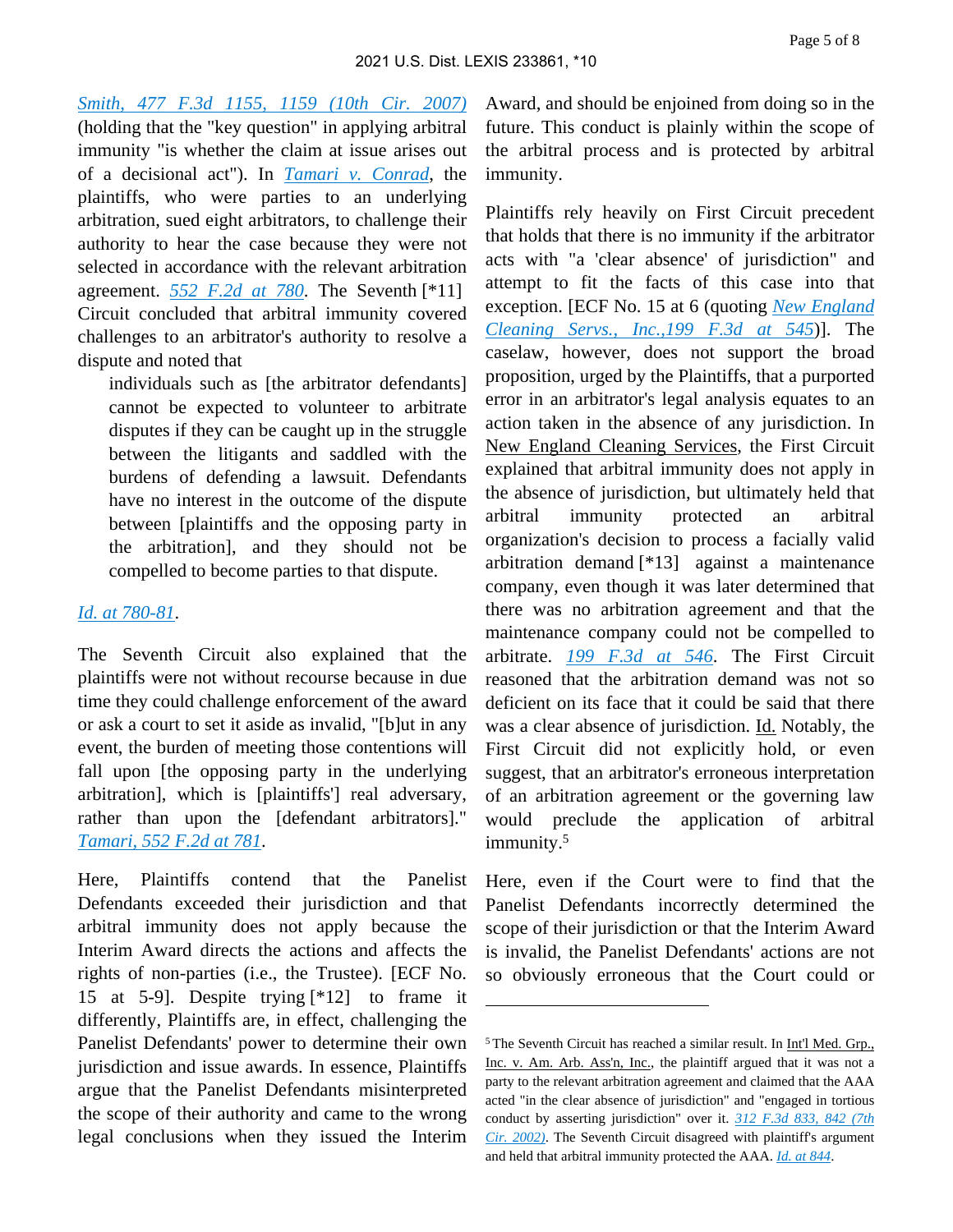would find they were taken without any colorable claim of jurisdiction. The plain language of the Interim Award only orders the Rafaels to instruct their trustees and other agents to not sell or transfer assets. [ECF No. 7-2 at 2]. It does not explicitly exercise jurisdiction over the non-parties or impose any penalties on the non-parties if they do [\*14] not comply.

Additionally, the facts of this case are distinct from the hypothetical situations where courts have indicated that arbitrators would not be immune. For example, the First Circuit explained that immunity would likely not attach to an arbitrator's decision to accept a bribe. *[Lanza, 953 F.3d at 164](https://plus.lexis.com/api/document?collection=cases&id=urn:contentItem:5YH2-DGT1-F30T-B34B-00000-00&context=1530671)*. The Seventh Circuit theorized that immunity would be inapplicable to situations where an arbitrator accepts payment for an arbitration, pockets the funds, and then refuses a refund when the arbitration is not performed. *[Int'l Med. Grp., Inc. v.](https://plus.lexis.com/api/document?collection=cases&id=urn:contentItem:47C8-WM20-0038-X0FH-00000-00&context=1530671)  [Am. Arb. Ass'n, Inc., 312 F.3d 833, 844 \(7th Cir.](https://plus.lexis.com/api/document?collection=cases&id=urn:contentItem:47C8-WM20-0038-X0FH-00000-00&context=1530671)  [2002\)](https://plus.lexis.com/api/document?collection=cases&id=urn:contentItem:47C8-WM20-0038-X0FH-00000-00&context=1530671)*. In those situations, unlike here, the challenged action was distinct from the underlying dispute or arbitrability, and the claims could be stated "entirely without reference to the arbitration." Id. ("The claim that one may not retain a payment for services that are never rendered can be stated entirely without reference to the arbitration."). In contrast, Plaintiffs' claims against the Panelist Defendants hinge on a finding that the substance of the Interim Award was legally erroneous and are closely tied to the underlying arbitration.

Tellingly, Plaintiffs have cited to no case where a court held that arbitrators should be enjoined because they issued an award directing the actions [\*15] of a non-party or did not have jurisdiction to decide an issue. Plaintiffs cite to *[Nationwide Mut. Ins. Co. v. Home Ins. Co., 330](https://plus.lexis.com/api/document?collection=cases&id=urn:contentItem:48RX-FMY0-0038-X0HR-00000-00&context=1530671)  [F.3d 843, 846-47 \(6th Cir. 2003\)](https://plus.lexis.com/api/document?collection=cases&id=urn:contentItem:48RX-FMY0-0038-X0HR-00000-00&context=1530671)* for the proposition that an arbitrator cannot bind a nonparty to an arbitration. [ECF No. 15 at 7-8]. In that case, the Sixth Circuit reversed an arbitral award that determined the rights and obligations of nonparties to an arbitration agreement. *[Nationwide](https://plus.lexis.com/api/document?collection=cases&id=urn:contentItem:48RX-FMY0-0038-X0HR-00000-00&context=1530671)* 

*[Mut. Ins. Co, 330 F.3d at 847-48](https://plus.lexis.com/api/document?collection=cases&id=urn:contentItem:48RX-FMY0-0038-X0HR-00000-00&context=1530671)*. The remedy, however, did not include enjoining the arbitrator's conduct and the arbitrator was not even a party to the lawsuit. The same can be said for every other case that Plaintiffs cite in support of their argument that an arbitrator cannot bind a non-party or grant relief beyond the scope of an arbitration agreement. See *[AT&T Technologies, Inc. v. Communications](https://plus.lexis.com/api/document?collection=cases&id=urn:contentItem:3S4X-7J90-0039-N4TD-00000-00&context=1530671)  [Workers of America, 475 U.S. 643, 106 S. Ct. 1415,](https://plus.lexis.com/api/document?collection=cases&id=urn:contentItem:3S4X-7J90-0039-N4TD-00000-00&context=1530671)  [89 L. Ed. 2d 648 \(1986\)](https://plus.lexis.com/api/document?collection=cases&id=urn:contentItem:3S4X-7J90-0039-N4TD-00000-00&context=1530671)*; *[First Options of Chicago,](https://plus.lexis.com/api/document?collection=cases&id=urn:contentItem:3S42-78V0-003B-R3P6-00000-00&context=1530671)  [Inc. v. Kaplan, 514 U.S. 938, 115 S. Ct. 1920, 131](https://plus.lexis.com/api/document?collection=cases&id=urn:contentItem:3S42-78V0-003B-R3P6-00000-00&context=1530671)  [L. Ed. 2d 985 \(1995\)](https://plus.lexis.com/api/document?collection=cases&id=urn:contentItem:3S42-78V0-003B-R3P6-00000-00&context=1530671)*; *[NORCAL Mut. Ins. Co. v.](https://plus.lexis.com/api/document?collection=cases&id=urn:contentItem:41CY-JSP0-0039-4081-00000-00&context=1530671)  [Newton, 84 Cal. App. 4th 64, 100 Cal. Rptr. 2d 683](https://plus.lexis.com/api/document?collection=cases&id=urn:contentItem:41CY-JSP0-0039-4081-00000-00&context=1530671)  [\(Cal. App. 1st Dist. 2000\)](https://plus.lexis.com/api/document?collection=cases&id=urn:contentItem:41CY-JSP0-0039-4081-00000-00&context=1530671)*; *[Buckner v. Tamarin, 98](https://plus.lexis.com/api/document?collection=cases&id=urn:contentItem:45S3-Y1P0-0039-4282-00000-00&context=1530671)  [Cal. App. 4th 140, 119 Cal. Rptr. 2d 489 \(Cal. App.](https://plus.lexis.com/api/document?collection=cases&id=urn:contentItem:45S3-Y1P0-0039-4282-00000-00&context=1530671)  [2nd Dist. 2002\)](https://plus.lexis.com/api/document?collection=cases&id=urn:contentItem:45S3-Y1P0-0039-4282-00000-00&context=1530671)*; *[Royal Indem. Co. v. Blakely, 372](https://plus.lexis.com/api/document?collection=cases&id=urn:contentItem:3RRJ-6SJ0-003C-T0DC-00000-00&context=1530671)  [Mass. 86, 360 N.E.2d 864 \(Mass. 1977\)](https://plus.lexis.com/api/document?collection=cases&id=urn:contentItem:3RRJ-6SJ0-003C-T0DC-00000-00&context=1530671)*; *[Loc. 589,](https://plus.lexis.com/api/document?collection=cases&id=urn:contentItem:3RX4-56N0-003C-V3PR-00000-00&context=1530671)  [Amalgamated Transit Union v. Massachusetts Bay](https://plus.lexis.com/api/document?collection=cases&id=urn:contentItem:3RX4-56N0-003C-V3PR-00000-00&context=1530671)  [Transp. Auth., 392 Mass. 407, 467 N.E.2d 87](https://plus.lexis.com/api/document?collection=cases&id=urn:contentItem:3RX4-56N0-003C-V3PR-00000-00&context=1530671)  [\(Mass. 1984\)](https://plus.lexis.com/api/document?collection=cases&id=urn:contentItem:3RX4-56N0-003C-V3PR-00000-00&context=1530671)*; *[Plymouth-Carver Reg'l Sch. Dist. v.](https://plus.lexis.com/api/document?collection=cases&id=urn:contentItem:3RX4-4440-003C-V03T-00000-00&context=1530671)  [J. Farmer & Co., 407 Mass. 1006, 553 N.E.2d 1284](https://plus.lexis.com/api/document?collection=cases&id=urn:contentItem:3RX4-4440-003C-V03T-00000-00&context=1530671)  [\(Mass. 1990\)](https://plus.lexis.com/api/document?collection=cases&id=urn:contentItem:3RX4-4440-003C-V03T-00000-00&context=1530671)*; *[Hebbronville Lone Star Rentals,](https://plus.lexis.com/api/document?collection=cases&id=urn:contentItem:5SYY-6X11-JGPY-X35R-00000-00&context=1530671)  [L.L.C. v. Sunbelt Rentals Indus. Servs., L.L.C., 898](https://plus.lexis.com/api/document?collection=cases&id=urn:contentItem:5SYY-6X11-JGPY-X35R-00000-00&context=1530671)  [F.3d 629 \(5th Cir. 2018\)](https://plus.lexis.com/api/document?collection=cases&id=urn:contentItem:5SYY-6X11-JGPY-X35R-00000-00&context=1530671)*. While the Court understands that Plaintiffs may not have known whom to sue to obtain the relief that they seek and is sympathetic to that dilemma, these cases make clear that the Panelist Defendants are not the correct parties to sue here.

Finally, dismissal is also appropriate for another reason: the Panelist Defendants are not real parties in interest. See *[Lanza, 953 F.3d at 164](https://plus.lexis.com/api/document?collection=cases&id=urn:contentItem:5YH2-DGT1-F30T-B34B-00000-00&context=1530671)* (indicating that in some cases the real issue may be whether the arbitrator even has an interest in the proceeding rather than whether immunity applies). Arbitrators [\*16] should not be required to litigate disputes when they have no real interest in the outcome. *[Conner v. Am. Arb. Ass'n, 310 F. App'x](https://plus.lexis.com/api/document?collection=cases&id=urn:contentItem:4VK2-04N0-TXFX-62D0-00000-00&context=1530671)  [611, 612 \(4th Cir. 2009\)](https://plus.lexis.com/api/document?collection=cases&id=urn:contentItem:4VK2-04N0-TXFX-62D0-00000-00&context=1530671)* ("When stripped of its hyperbole, [appellant's] Complaint is a clear-cut attempt to appeal the adverse arbitration Award. As such, the AAA Appellees are correct in their position that they are not indispensable, necessary, or proper parties to the litigation."); *[Glob. Gold](https://plus.lexis.com/api/document?collection=cases&id=urn:contentItem:4RSJ-3970-TXFR-J2CH-00000-00&context=1530671)  [Min., LLC v. Robinson, 533 F. Supp. 2d 442, 448](https://plus.lexis.com/api/document?collection=cases&id=urn:contentItem:4RSJ-3970-TXFR-J2CH-00000-00&context=1530671)*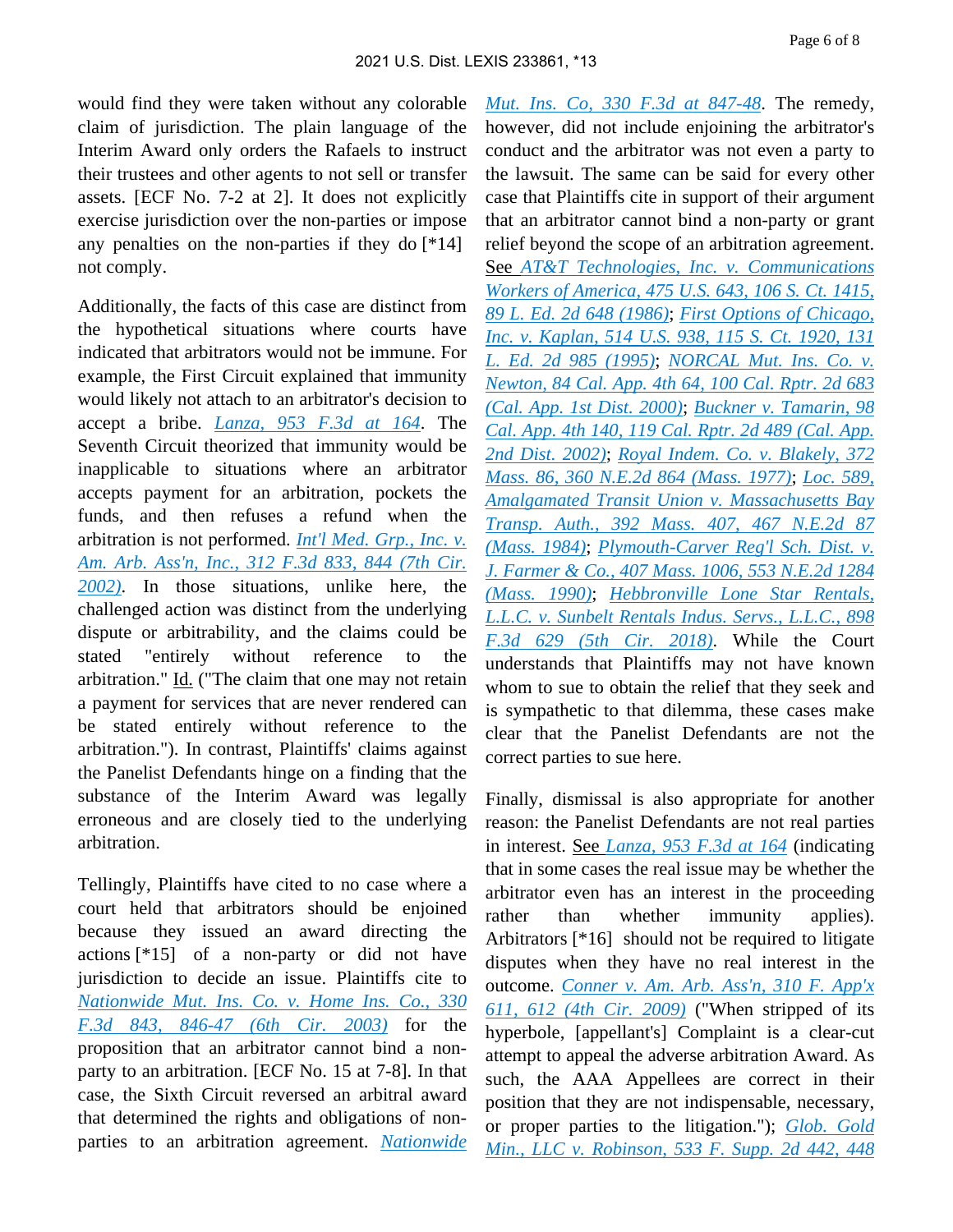*[\(S.D.N.Y. 2008\)](https://plus.lexis.com/api/document?collection=cases&id=urn:contentItem:4RSJ-3970-TXFR-J2CH-00000-00&context=1530671)* ("The real parties in interest to litigate the question of arbitrability are the parties seeking and resisting arbitration, not the arbitrators or arbitral administrators, whose role is solely to render neutral judgment."); *[Chicago Reg'l Council](https://plus.lexis.com/api/document?collection=cases&id=urn:contentItem:5J4W-TBG1-F04D-73FV-00000-00&context=1530671)  [of Carpenters v. Resnick, 215 F. Supp. 3d 698, 706](https://plus.lexis.com/api/document?collection=cases&id=urn:contentItem:5J4W-TBG1-F04D-73FV-00000-00&context=1530671)  [\(N.D. Ill. 2016\)](https://plus.lexis.com/api/document?collection=cases&id=urn:contentItem:5J4W-TBG1-F04D-73FV-00000-00&context=1530671)* ("[A] claim intended to determine whether an arbitral body has the authority to proceed is one in which the arbitral body has no real interest." (citation omitted)).

Plaintiffs' ultimate goal is to close the Transaction, which they cannot do absent the Trustee's consent. In an effort to achieve this goal, Plaintiffs have sued the Panelist Defendants to prohibit them from interfering with the Trustee's fiduciary duties and exercising his rights. But because the Panelist Defendants have no interest in the outcome of this dispute, which turns on an analysis of the Trustee's rights and the reach of the Interim Award, [\*17] they are not proper parties to the litigation.

In sum, because they are protected by arbitral immunity and have no interest in the dispute, the Panelist Defendants' motion to dismiss is GRANTED.

## **III. PLAINTIFFS' MOTION FOR A PRELIMINARY INJUNCTION**

## **A. Legal Standard**

The granting of a preliminary injunction is "an 'extraordinary and drastic remedy' . . . that 'is never awarded as of right.'" *[Voice of the Arab World, Inc.](https://plus.lexis.com/api/document?collection=cases&id=urn:contentItem:52YH-VYM1-652P-Y07V-00000-00&context=1530671)  [v. MDTV Med. News Now, Inc., 645 F.3d 26, 32](https://plus.lexis.com/api/document?collection=cases&id=urn:contentItem:52YH-VYM1-652P-Y07V-00000-00&context=1530671)  [\(1st Cir. 2011\)](https://plus.lexis.com/api/document?collection=cases&id=urn:contentItem:52YH-VYM1-652P-Y07V-00000-00&context=1530671)* (quoting *[Munaf v. Geren, 553 U.S.](https://plus.lexis.com/api/document?collection=cases&id=urn:contentItem:4SRD-SPN0-TXFX-1387-00000-00&context=1530671)  [674, 689-90, 128 S. Ct. 2207, 171 L. Ed. 2d 1](https://plus.lexis.com/api/document?collection=cases&id=urn:contentItem:4SRD-SPN0-TXFX-1387-00000-00&context=1530671)  [\(2008\)](https://plus.lexis.com/api/document?collection=cases&id=urn:contentItem:4SRD-SPN0-TXFX-1387-00000-00&context=1530671)*). When deciding whether to grant a motion for preliminary injunction, courts must consider four factors:

(i) the movant's likelihood of success on the merits of its claims; (ii) whether and to what extent the movant will suffer irreparable harm

if the injunction is withheld; (iii) the balance of hardships as between the parties; and (iv) the effect, if any, that an injunction (or the withholding of one) may have on the public interest.

*[Corp. Techs., Inc. v. Harnett, 731 F.3d 6, 9 \(1st](https://plus.lexis.com/api/document?collection=cases&id=urn:contentItem:59DS-RXC1-F04K-H044-00000-00&context=1530671)  [Cir. 2013\)](https://plus.lexis.com/api/document?collection=cases&id=urn:contentItem:59DS-RXC1-F04K-H044-00000-00&context=1530671)*. As the moving party, Plaintiffs bear the burden of satisfying each of these four elements. See *[Nieves-Marquez v. Puerto Rico, 353 F.3d 108,](https://plus.lexis.com/api/document?collection=cases&id=urn:contentItem:4B9F-CFC0-0038-X069-00000-00&context=1530671)  [120 \(1st Cir. 2003\)](https://plus.lexis.com/api/document?collection=cases&id=urn:contentItem:4B9F-CFC0-0038-X069-00000-00&context=1530671)*.

The First Circuit has held that these four factors "are not entitled to equal weight in the decisional calculus." *[Corp. Techs., 731 F.3d at 9](https://plus.lexis.com/api/document?collection=cases&id=urn:contentItem:59DS-RXC1-F04K-H044-00000-00&context=1530671)*. Rather, the movant's likelihood of success on the merits "is the main bearing wall of the four-factor framework." *[Id. at 10](https://plus.lexis.com/api/document?collection=cases&id=urn:contentItem:59DS-RXC1-F04K-H044-00000-00&context=1530671)* (quoting *[Ross-Simons of Warwick, Inc. v.](https://plus.lexis.com/api/document?collection=cases&id=urn:contentItem:3S4W-YBF0-006F-M17P-00000-00&context=1530671)  [Baccarat, Inc., 102 F.3d 12, 16 \(1st Cir. 1996\)](https://plus.lexis.com/api/document?collection=cases&id=urn:contentItem:3S4W-YBF0-006F-M17P-00000-00&context=1530671)*. "[P]roving likelihood [\*18] of success on the merits is the 'sine qua non' of a preliminary injunction." *[Arborjet, Inc. v. Rainbow Treecare Sci.](https://plus.lexis.com/api/document?collection=cases&id=urn:contentItem:5GFR-TKR1-F04K-H02K-00000-00&context=1530671)  [Advancements, Inc., 794 F.3d 168, 173 \(1st Cir.](https://plus.lexis.com/api/document?collection=cases&id=urn:contentItem:5GFR-TKR1-F04K-H02K-00000-00&context=1530671)  [2015\)](https://plus.lexis.com/api/document?collection=cases&id=urn:contentItem:5GFR-TKR1-F04K-H02K-00000-00&context=1530671)* (quoting *[New Comm Wireless Servs., Inc. v.](https://plus.lexis.com/api/document?collection=cases&id=urn:contentItem:45HH-S0C0-0038-X44Y-00000-00&context=1530671)  [SprintCom, Inc., 287 F.3d 1, 9 \(1st Cir. 2002\)](https://plus.lexis.com/api/document?collection=cases&id=urn:contentItem:45HH-S0C0-0038-X44Y-00000-00&context=1530671)*). Therefore "[i]f the moving party cannot demonstrate that [it] is likely to succeed in [its] quest, the remaining factors become matters of idle curiosity." Id. (quoting *[New Comm Wireless Servs.,](https://plus.lexis.com/api/document?collection=cases&id=urn:contentItem:45HH-S0C0-0038-X44Y-00000-00&context=1530671)  [287 F.3d at 9](https://plus.lexis.com/api/document?collection=cases&id=urn:contentItem:45HH-S0C0-0038-X44Y-00000-00&context=1530671)*).

### **B. Discussion**

For the reasons discussed supra, the Panelist Defendants are protected by arbitral immunity, and Plaintiffs are therefore unlikely to succeed on the merits of any of their claims against those Defendants. As noted above, "proving likelihood of success on the merits is the 'sine qua non' of a preliminary injunction." *[Arborjet, Inc., 794 F.3d at](https://plus.lexis.com/api/document?collection=cases&id=urn:contentItem:5GFR-TKR1-F04K-H02K-00000-00&context=1530671)  [173](https://plus.lexis.com/api/document?collection=cases&id=urn:contentItem:5GFR-TKR1-F04K-H02K-00000-00&context=1530671)* (quoting *[New Comm Wireless Servs., 287 F.3d](https://plus.lexis.com/api/document?collection=cases&id=urn:contentItem:45HH-S0C0-0038-X44Y-00000-00&context=1530671)  [at 9](https://plus.lexis.com/api/document?collection=cases&id=urn:contentItem:45HH-S0C0-0038-X44Y-00000-00&context=1530671)*). Because Plaintiffs have not satisfied that factor for the Panelist Defendants, the Court will not analyze the remaining factors other than to note that Plaintiffs, relying only on the bare allegation in